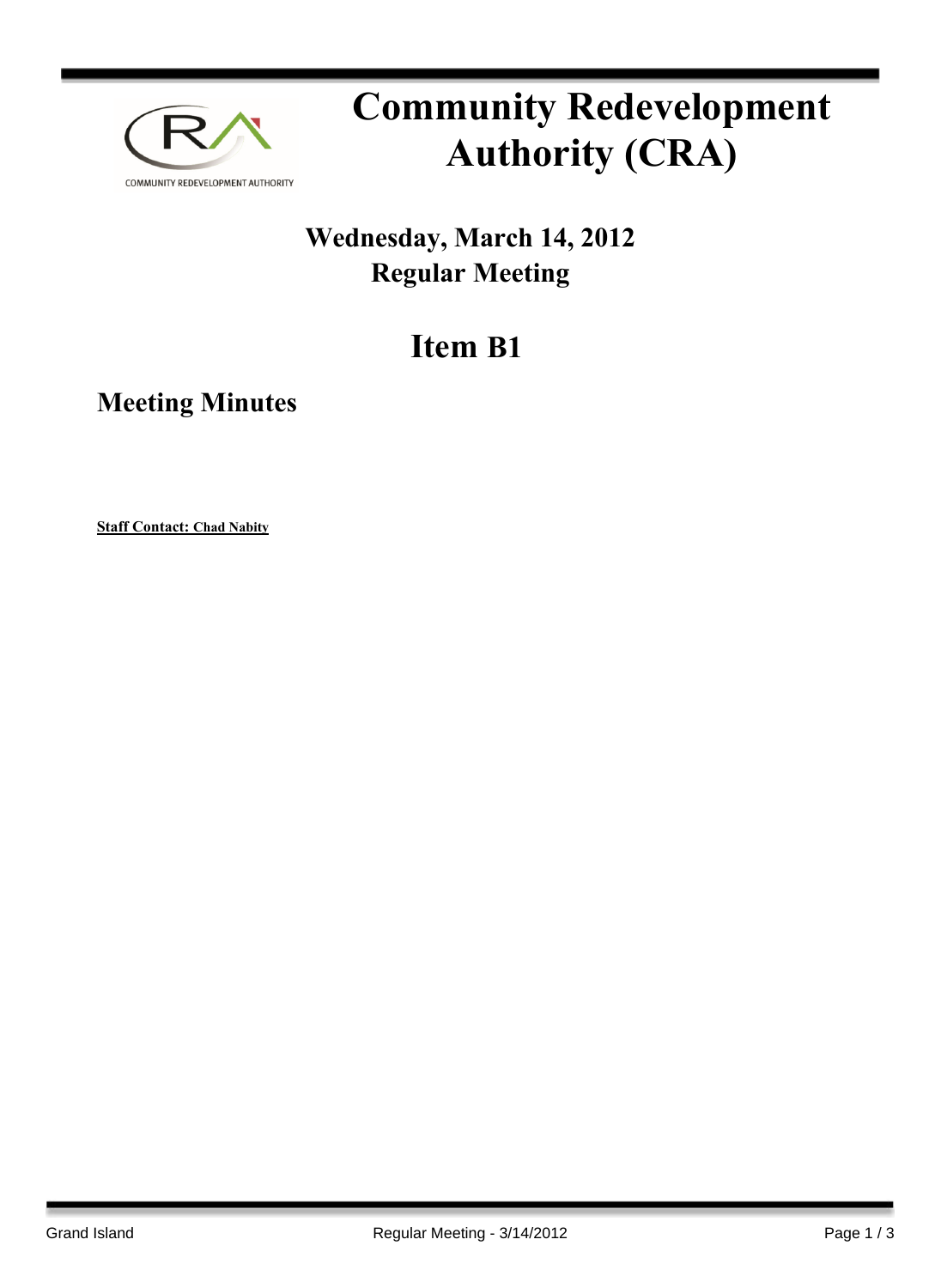#### OFFICIAL PROCEEDINGS

#### MINUTES OF COMMUNITY REDEVELOPMENT AUTHORITY MEETING OF February 28, 2012

Pursuant to due call and notice thereof, a Special Meeting of the Community Redevelopment Authority of the City of Grand Island, Nebraska was conducted on February 28, 2012 at City Hall 100 E First Street. Notice of the meeting was given in the February 24, 2012 Grand Island Independent.

1. CALL TO ORDER. Barry Sandstrom called the meeting to order at 8:04 a.m. The following members were present: Sue Pirnie and Tom Gdowski. Also present were; Director, Chad Nabity; Secretary, Rose Woods.

Sandstrom stated this was a public meeting subject to the open meeting laws of the State of Nebraska. He noted that the requirements for an open meeting were posted on the wall easily accessible to anyone who would like to read through them.

- 2. APPROVAL OF MINUTES. A motion for approval of the Minutes for the February 15, 2012 meeting was made by Pirnie and seconded by Gdowski. Upon roll call vote all present voted aye. Motion carried unanimously.
- 3. CONSIDERATION OF RESOLUTION OF INTENT. Consideration to approve a Resolution of intent to enter into a Redevelopment Contract with Stratford Plaza, LLC, for redevelopment of an area within the city limits of the City of Grand Island, at 3333 Ramada Road, Grand Island. The CRA passed Resolution 127 notifying City Council of their intent to enter into a redevelopment contract at their meeting on January 11, 2012. The Hall County Regional Planning Commission met on February 1, 2012 and passed Resolution 2012-01 finding that this plan amendment is consistent with the comprehensive development plan for the City of Grand Island. The Grand Island City Council passed Resolution 2012-37 approving the redevelopment plan at their meeting on February 14, 2012.

A motion to approve Resolution 129 was made by Gdowski and seconded by Pirnie. Upon roll call vote all present voted aye. Motion carried unanimously to approve Resolution 129.

#### 4. DIRECTORS REPORT. Nabity talked briefly about the Council retreat and the creating of microblighted and substandard areas

5. ADJOURNMENT.